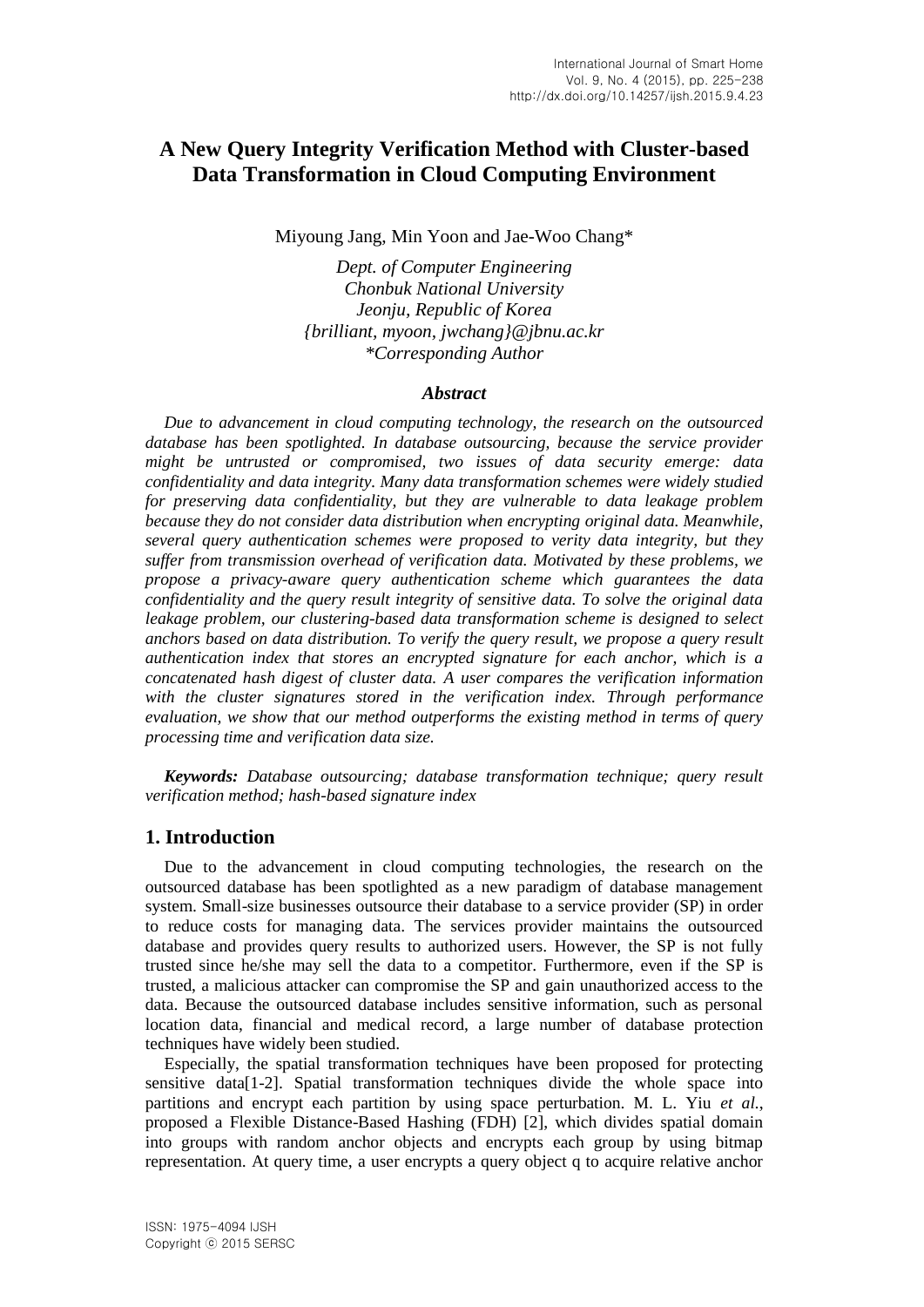information. The data belonging to the nearest anchor is returned as the nearest neighbor objects.

However, the existing spatial transformation schemes have two main problems. First, the random selection of anchor objects can cause the skewed distribution of clusters. If an adversary has the background knowledge of the data distribution, the cluster information can be easily revealed. If queries are converged on the densely populated cluster, computation cost is highly increased. Second, because some of the existing techniques employ a tree-based index scheme, they can be only used for ordered plaintext. In addition, the query processing cost highly depends on the tree's depth.

On the other hand, in order to verify data correctness and completeness, query authentication should be provided in database outsourcing. For this, verification information is sent to users with query result so that the result can be verified by using data owner's signature. Previous data authentication researches [3-18] can be categorized into three classes: signature-based approaches, authenticated data structures and bucketbased authentication. First, signature-based approaches assign one signature to each data tuple and verify data integrity by comparing all the signatures of data within the results. This leads significant overheads for users both in time and space. For example, well-kwon signature scheme RSA takes 10ms in signing and 123bytes in space [19]. Second, authenticated data structure based approaches generate a tree-based data index. Each leaf node represents a data tuple, and intermediate nodes indicate a data group. The root is signed with data owner's signature as a concatenation of all children nodes' information. However, authentication data structure does not guarantee the data confidentiality, since it cannot be built on the encrypted data. In addition, tree-based index suffer from data update overhead and verification object transmission costs. Finally, J. Wang et al. [4] proposed a bucket-based authentication scheme where a bucket contains a bucket id, data range (upper-lower bound), a checksum and the number of tuples in a bucket. A checksum is similar concept to the data signature and generated by using a Hash function. The limitations of the existing bucket-based authentication scheme are as follows. First, because it generates a bucket with equal width of the data range, the original data distribution can be disclosed. Moreover bucket id is assigned as the ascending order of the data range. The existing bucket-based authentication cannot fully provide the data security. Secondly, because the existing bucket-based authentication methods only consider relational database contents, the distribution of database may not be protected. However, in case of sensitive databases, e.g. physical or mental health details, purchase records and political issues, their distribution can involve meaningful knowledge. To provide thorough protection for the sensitive database, any meaningful information including data distribution should not be revealed.

Motivated by these problems, in this paper, we propose a privacy-aware query authentication scheme which guarantees the data confidentiality and the query result integrity of sensitive data. First, to solve the original data leakage problem, we devise a bitmap-based encryption scheme by selecting anchors based on data distribution. Uniformly distributed partitions prevent the attackers from inferring the original data distribution. We also design an algebraic coding-based hash index that transforms a query to bitmap data and retrieves the anchor information efficiently. Second, to reduce the transmission overhead of verification data, we devise a query result authentication index that stores an encrypted signature for each anchor and compares the anchor signature with the verification data from the data owner. Hence, we can reduce data transfer overhead for query integrity checking while enhancing data privacy.

The rest of this paper is organized as follows. Section 2 presents the related work. In Section 3, our bitmap encryption based data integrity scheme is proposed. Section 4 provides an experimental evaluation on the existing and the proposed methods. Section 5 concludes this paper with brief summary and further research directions.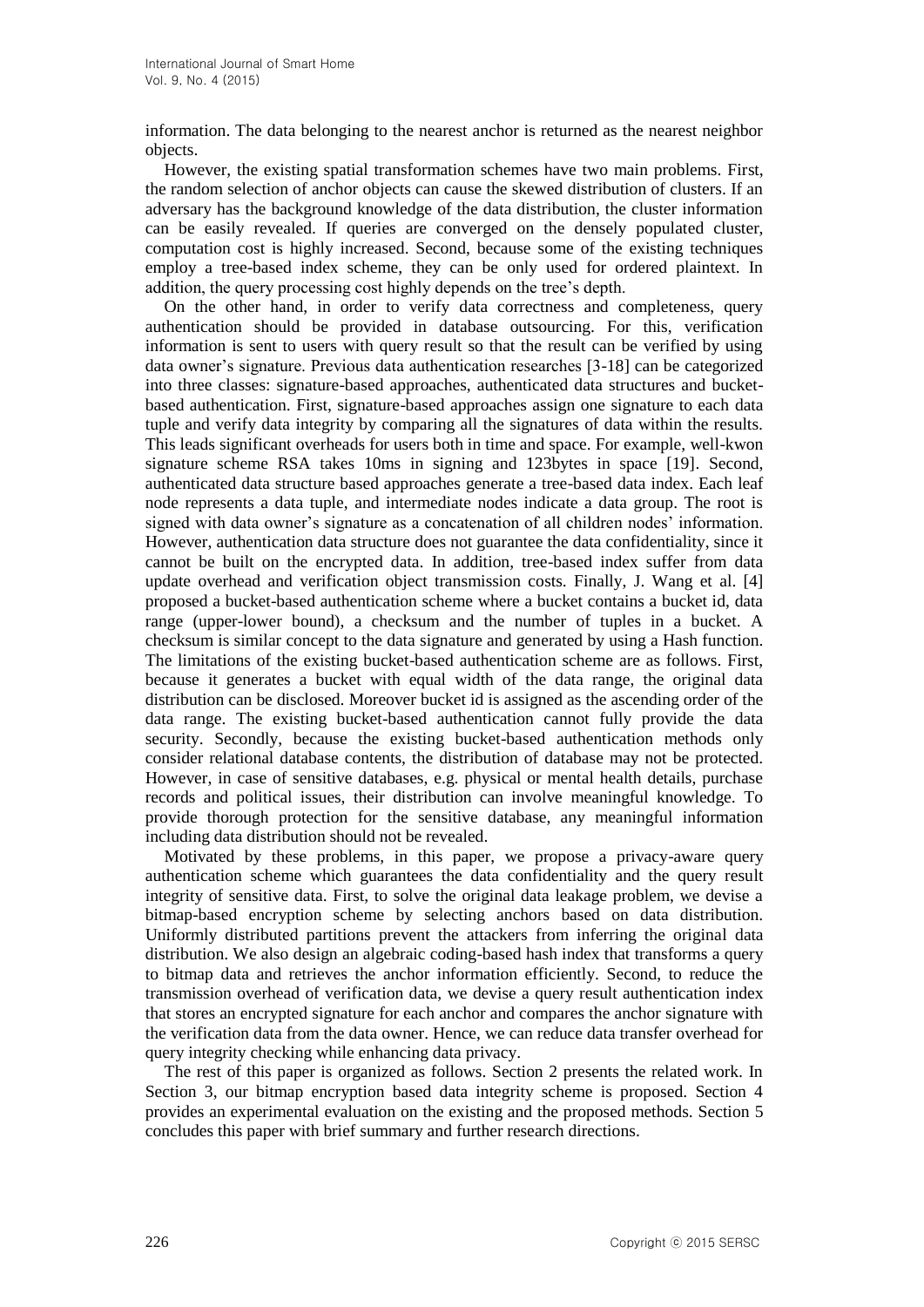# **2. Related Work**

In this section, we introduce the existing database encryption methods and query result authentication schemes, and analyze them briefly.

### **2.1. Data Transformation Methods**

Data transformation methods are proposed in order to guarantee data confidentiality by transforming the original data domain into another one. First, A. Gutscher *et al.*, [13] proposed a parallel data transformation technique in which data points are transformed based on an axis. However, if an attacker has some known points with their transformed points, he/she can easily predict the transformation function. Secondly, M. L. Yiu. *et al.*, [11] proposed a spatial transformation technique that re-distributes the location points into the transformed space. They introduce two preliminary transformation techniques: i) Hierarchical Space Division (HSD) and ii) Error-based Transformation (ERD). Basically, HSD uses a spatial partitioning technique to redistribute the transformed data. Although this method requires a low cost for data transformation, it is vulnerable against some attack models, *e.g.*, tailored attack. For protecting against a tailored attack, they proposed ERB that utilizes a SHA-512 secure hash function for injecting noise into data. Even if ERB can protect the data against the tailored attack, it requires a high cost for data transformation. Therefore, a new enhanced HSD method (HSD\*) was proposed which integrates the merits of HSD and ERB. HSD<sup>\*</sup> efficiently performs a range query processing. On the other hand, they introduce a cryptographic transformation which is used for protecting data confidentiality. However, none of the existing algorithms prevents a proximity attack model that is crucial in database outsourcing. The proximity attack model means that if the approximate location of adjacent data is easy to find, an attacker can infer the location of the transformed data. In this case, the proximity attack model may cause the invasion of data privacy.



**Figure 1. Signature Chaining and Authenticated Data Structures**

#### **2.2. Result Authentication Schemes**

Existing data authentication researches can be categorized into signature -based approaches, authenticated data structures and bucket-based authentication. In this section, we introduce them briefly.

## *Signature-based approaches*

Three signature-based approaches were proposed: tuple level signature [5], aggregated signature [5,6] and signature chaining [6]. First, in tuple level signature, each tuple is signed by a data owner and the integrity of tuples in query result is verified based on the signature. Secondly, in terms of aggregated signature, a signature is calculated by a concatenation of individual signatures. Compared to the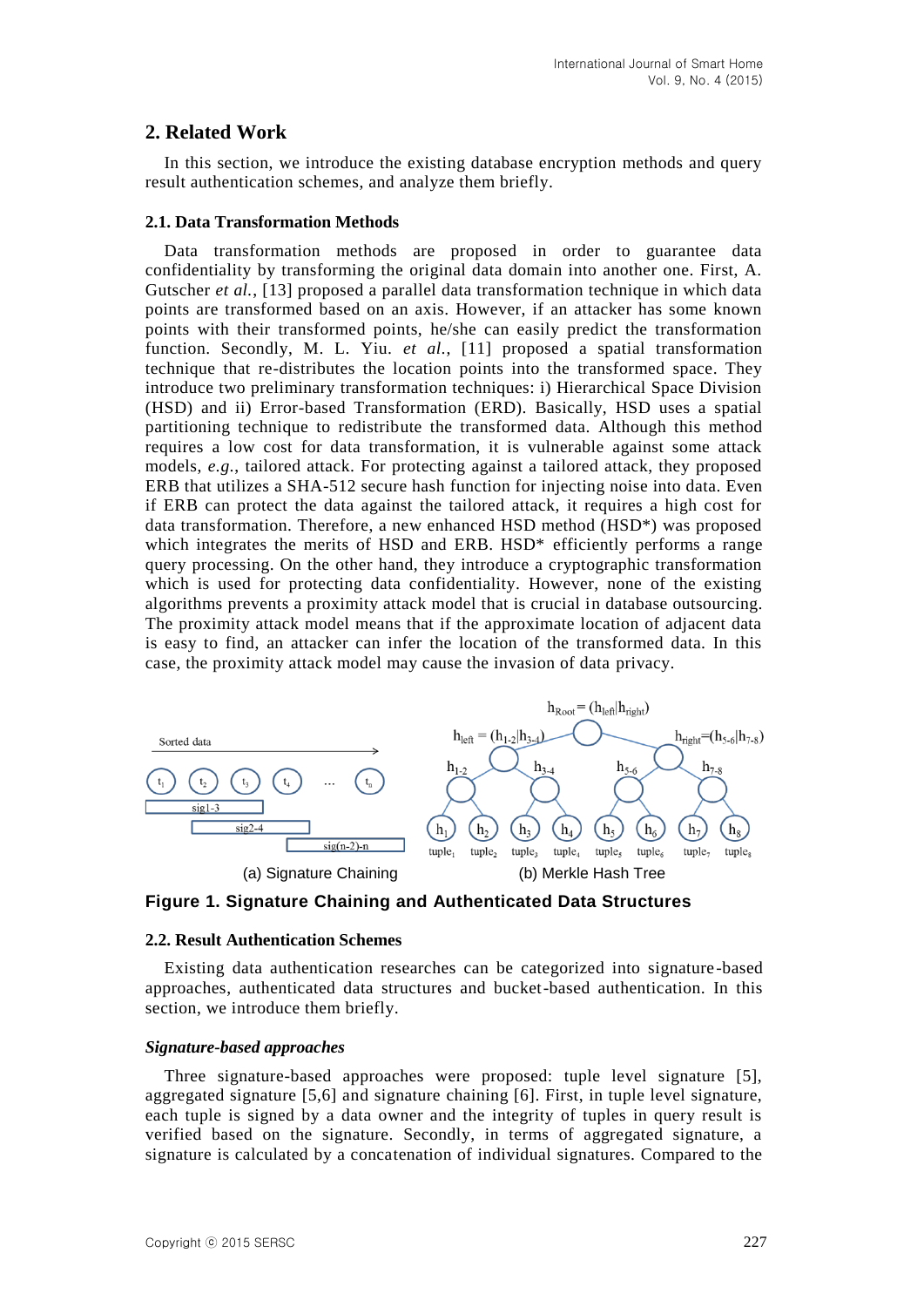tuple level signature, aggregated signature has faster verification time than that of the tuple level signature since the signature condensing scheme is faster than signature verification of multiple tuples. Finally, a signature chain is introduced in [6] where a signature is signed on three neighboring tuples, i.e. s\_i=sign(t\_(i-1) |t\_i | t  $(i+1)$ ). Note that t 1,…,t N are sorted tuples in the database based on the data owner's preference or frequently performed query as shown in figure 1(a)). The tuple lever signature and aggregated signature only support data correctness. The signature chain approach guarantee both data correctness and completeness but the query processing cost is drastically increased with the large dataset.

#### *Authenticated data structure based approaches*

In authenticated data structures, Merkle Hash Tree (MH-Tree) is first studied in the field of Cyptography[7]. Tuples are organized into a tree so that one signature to the root node can guarantee the data integrity of other nodes in the tree. Merkel hash tree (MHT), illustrated in Figure 1(b), is a main-memory binary tree, where each leaf node contains the hash of a tuple, and each internal node contains the hash of the concatenation of its child nodes. To authenticate range queries, the records are sorted on the query attribute and indexed by a MH-tree. The verification process contains following steps. First, the service provider first determines the boundary records whose are neighboring the query range. Then, the paths from the root to the boundary nodes are stored. The verification object contains the paths of the boundary nodes and all visiting nodes' hash information for searching the query result nodes. This verification object is sent to the query user so that the user can rebuild the root's signature. It the reconstructed signature matches the original signature, the result is sound. Since one MHT is built on one attribute, to support authentication of multi-dimensional range queries, multiple MHTs are required to be constructed. The tree-based authentication methods suffer from data update cost, since all the hash values are needed to be updated even for a single tuple insertion. Thus, high update cost for the data owner.

#### *Bucket-based authentication approaches*

Bucket-based index was proposed by Hacigumus [16] and extensively studied in [4,17- 18]. A bucket is d-dimensional rectangle and bucket-based index contains a bucket id, data range (upper-lower bound), number of tuples in the bucket and a checksum. A bucket is generated by partitioning databases with the equivalent data range (values) or with the equal number of data (count) in a bucket. A bucket checksum is a hash digest such that unique and efficient in calculation. An example of generated bucket-based index is given in Figure 2. The data range is 2000 to 6000 and each bucket is generated with the same number of data. In the example, if a query ranges from 2500 to 3500, a service provider retrieves overlapping bucket range from the index. In Table 1, bucket 1 and 2 are added to the query result. In addition, the checksum of them are also sent to the query result. Upon receiving the result with checksums, the user re-generates the checksum with results and compares them with received ones. If the reconstructed checksum matches the original, it guarantees the query result integrity.

In bucket-based index, security lies in the anonymity of tuples within the same bucket. The larger the bucket size, the less the information disclosure and more secure the bucket index is. In bucket-based authentication, the authentication index contains lower and upper range of each bucket. Thus, applying existing methods to the database is valuable to the data distribution disclosure attack.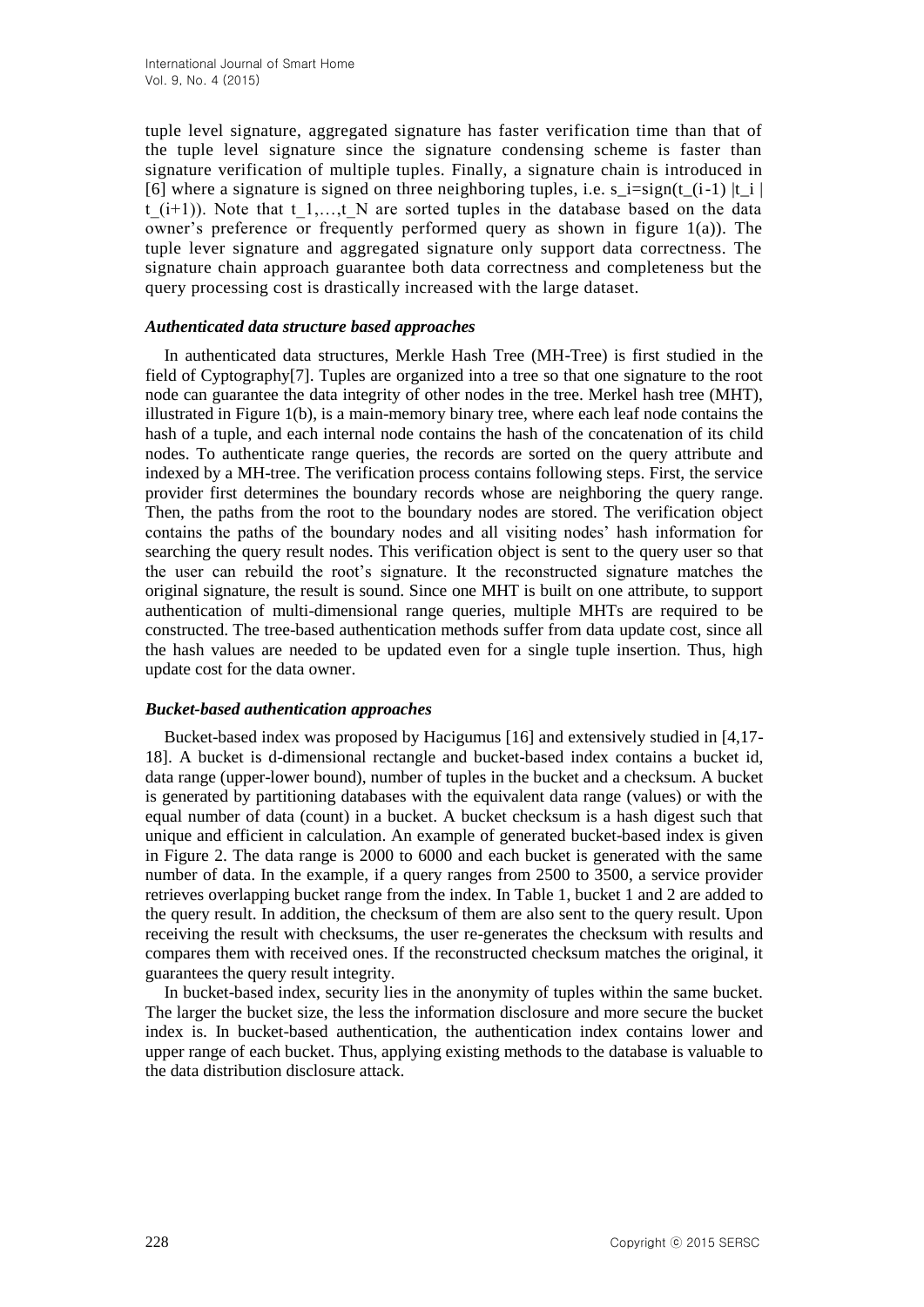

**Figure 2. System Architecture and Data Flow**

| BID | [LowerBound, UpperBound] | <b>Checksum</b>              |
|-----|--------------------------|------------------------------|
|     | [2000, 3000)             | $ry*nvhk&*!yie7gtkfd6$       |
|     | [3000, 4000]             | krrh*!ehbrwj*jyu*!yyr        |
|     | [4000, 5000]             | $y * bg & * lechrydgtr * th$ |
|     | [5000, 6000]             | Jk&*!@#k4JKs*w%gh            |

**Table 1. Cipertext Table with Checksum**

# **3. Cluster-based Data Transformation and Query Result Authentication**

In this section, we introduce system models and assumptions as a background. After that, we propose a bitmap-based data transformation technique and a query processing algorithm with query result authentication.

## **3.1. Models and Assumptions**

Figure 2 depicts the overall system architecture and the data flow of the proposed algorithm. Our system model assumes that there are three main components in this architecture: a data owner, a service provider and trusted users. In database outsourcing, a data owner and a service provider play different roles. Because our security model assumes that the service provider is honest but curious, the data owner encrypts his/her databases before delegating their management to the service provider. The service provider stores the encrypted data with its index and performs queries issued from the users. The data flow for a query processing can be explained as follows: The data owner performs data encryption in the pre-processing phase for outsourcing data. Hence, an original database (P) is encrypted into a transformed datasets  $(E(P))$ . In addition, the data owner generates an authentication bucket index for data integrity-guaranteed query processing. For this, a database is grouped and signed with the data owner's private key in the authenticated data index. After the data owner encrypts his database and constructs an authenticated data index, the data owner outsources the  $E(P)$  and the index to the service provider (1-a). At the same time, the owner forwards the database encryption information and the auditing data information to trusted users so that they can utilize the query processing with the service provider as well as the query result verification (1-b).

At query processing time, a trusted user transforms its query (Q) to a transformed query  $(E(Q))$  by applying the same encryption of outsourced database. Then, the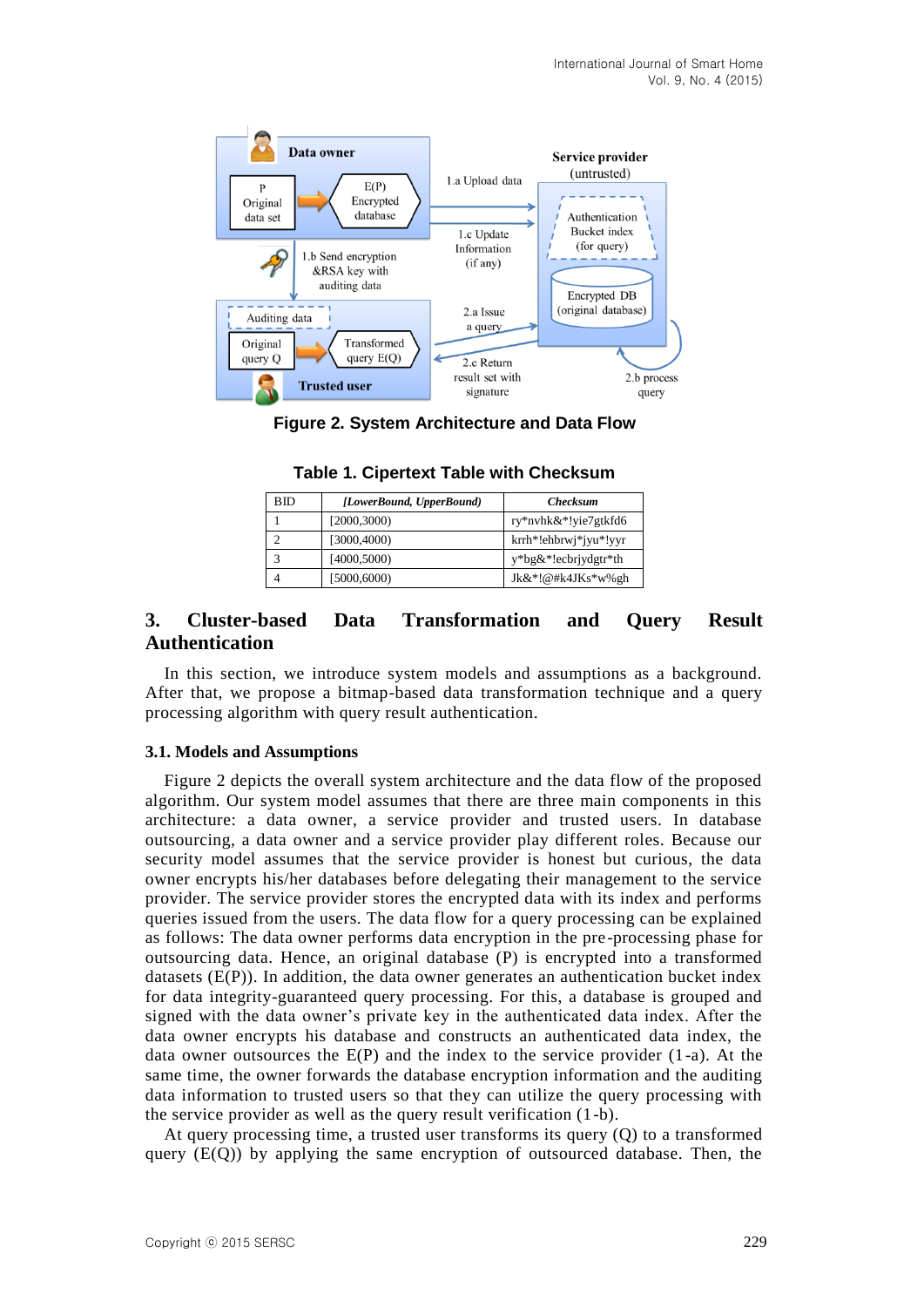trusted user issues the query to the service provider (2-a). When answering a query, the service provider performs the query by retrieving the authenticated data index (2-b) and forwards the encrypted query result data with the verification data (*i.e.*, signature) (2-c). Upon receiving query results, the authenticated user generates group signature for query results by using the key from the data owner. If generated signature is identical to the signature that is sent with the query results, the user can verify the correctness and completeness of query results.

## **3.2. Cluster-based Data Transformation**

In this section, we propose a clustering-based data transformation technique for processing a range search query on encrypted data. Data encryption is performed in the pre-processing phase, when the data owner outsources his databases to the service provider. Let P be the original dataset of objects. Our clustering -based data transformation scheme is done in three detailed steps: anchor selection, Voronoibased data clustering, and bitmap data generation. First, in anchor selection step, we generate a grid index for choosing a set of objects from the set P as anchor objects. By using a grid index, the data owner selects anchors by considering the distribution of data. Secondly, in the Voronoi-based data clustering step, the data owner generates a Voronoi diagram by using the selected anchors. Then, the original data finds its nearest anchor. After all data assigned to its nearest anchor, each anchor forms a data cluster with the data. Finally, in the data transformation step, each cluster generates a signature

## **Step 1: anchor selection with histogram**

In this step, as shown in Figure 1, anchor selection is performed as follows. First, the original dataset P is inserted in the n\*n grid index. Secondly, the algorithm counts the number of data within each grid cell, and sorts the cells in the descending order of data count. Thirdly, from the most dense grid cell, the data owner determines the number of anchors based on equation 1, and then randomly selects anchors from the cell.

$$
A = \frac{(\text{# of } Anchor) \times (\text{# fo } Data \text{ in } the \text{ cell})}{\text{# of } data \text{ in } P}
$$
(1)

For example, in figure 3(a), the grid cell that encloses 56 data is the largest data group so that the anchor selection is performed from the cell. When we want to select 10 anchors, the number of anchor for the cell is calculated as 2 by using the equation (1). Hence, two anchor nodes are randomly selected in grid cell 12 (Figure 3(b)).



**Figure 3. Histogram-based Data Partition**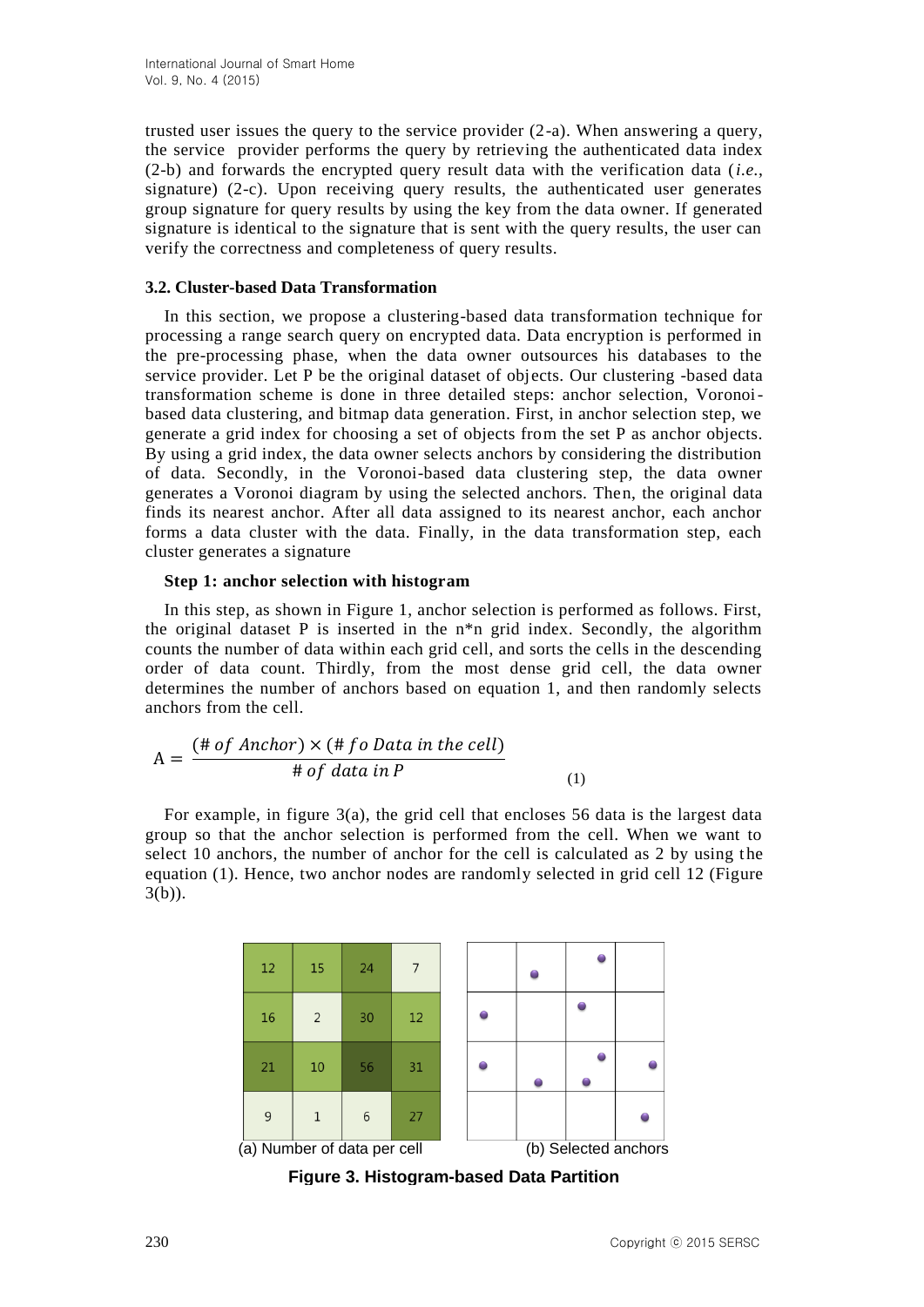#### **Step 2: Voronoi-based data clustering**

Given a dataset P, the main idea of Voronoi diagram-based data clustering is to select M objects as pivots, and then split objects of P into M clusters where each object is assigned to the closest pivot. Let the selected anchor objects from step 1 be  $a_1, a_2, \ldots, a_A$ . To form a data cluster, each anchor is going to be the pivot of the Voronoi cell. For all dataset, each object computes the distance to all anchors, and the object is assigned to the closest anchor  $a_i$ . Figure 4 shows an example of splitting objects into 10 partitions by employing the Voronoi diagram-based partitioning.

#### **Step 3: data transformation**

Given an object  $p \in P$  and the selected anchor objects  $a_1, a_2, ..., a_A$ , we convert the original data information, e.g., a set of coordinates, into an A-length bitmap where the i-th bit of the bitmap is defined as:

$$
BM(p)[i] = \begin{cases} i = 0 \text{ if } p \text{ belongs to } a_i \\ i = 1 \text{ otherwise} \end{cases}
$$
 (2)

The process of generating bitmap is simple and intuitive, so we omit the detailed explanation of this step.

## **3.3. Query Processing with Result Authentication Index**

After generating data group, we generate a private data authentication index in order to provide privacy-preserving range query processing. Each data group is signed by the data owner using Condensed-RSA [19] with data ids within the group. By this means, the private authentication index is generated without revealing the



**Figure 4. Voronoi-based Data Partition**

partitioning information to unauthorized accesses. At query processing time, our method employs a novel technique for searching nearest data groups from a query point, in order to maximize the utility of the transformed data. In the literature, the Hamming distance measure has been employed for approximate NN search. Once the nearest anchor group is retrieved, the service provider sends the encrypted data within the group and its signature. Since the query user was given the transformation key and signature function from the data owner, he/she can decrypt the result data and generates signatures of them. If the generated signature is identical to the signature from the service provider, the client confirms that the query result is correct and genuine.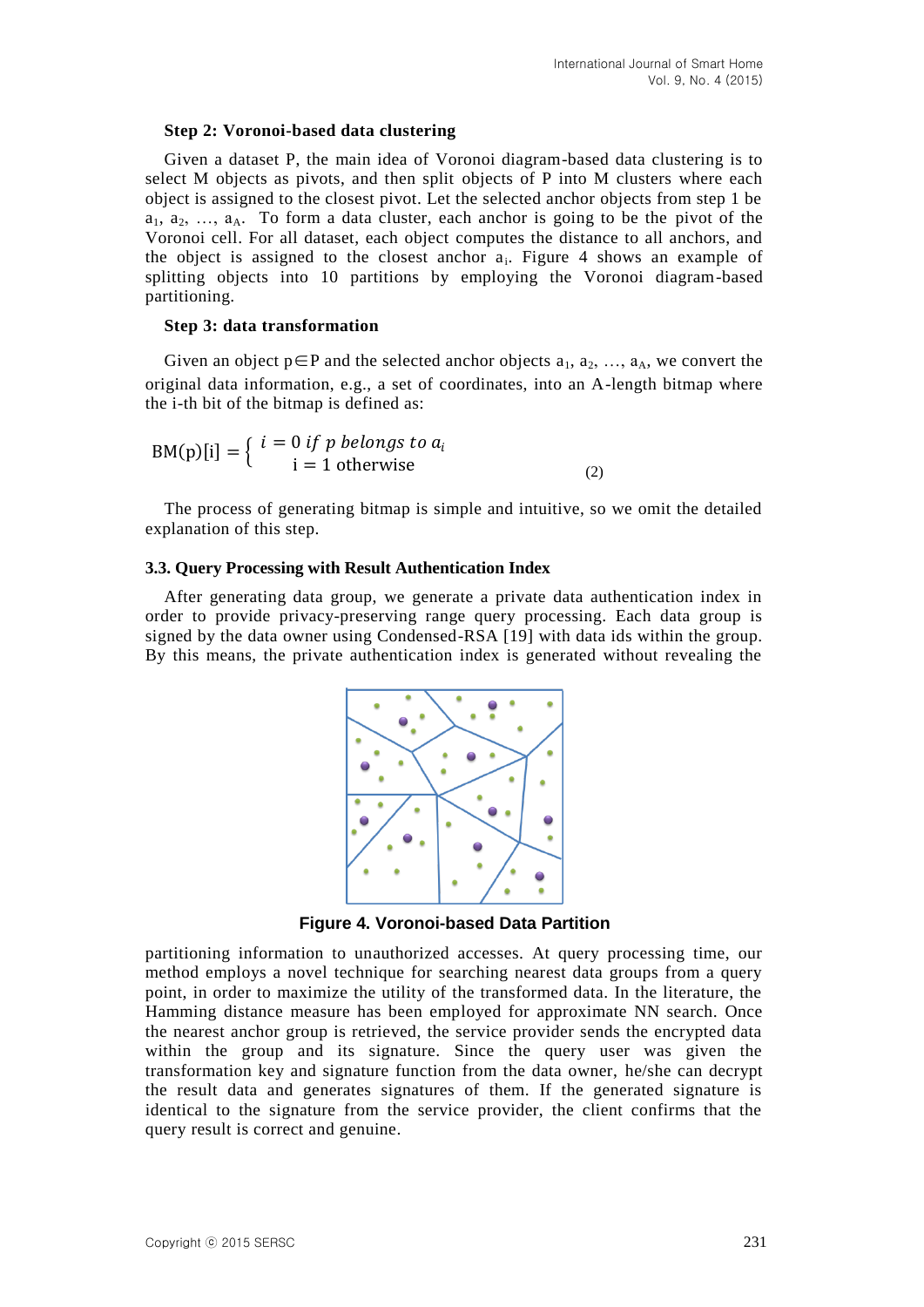## *Private authentication index generation*

After constructing a data partition, a signature for each small-group is generated by using Condensed-RSA. An RSA signature is computed on the hash of the input message. Let h() denote a cryptographically strong hash function (such as SHA-1) which takes a variable-length input and produces a fixed-length output. For an input message m, h(m) denotes the hash of m and a standard RSA signature on message m, and computed by using a given formulation from [19]. In this scheme, each tuple signature is generated by using RSA with its id (e.g., POI id). Condensed-RSA signature is computed as a product of individual signatures. Mykletun et al.[6] defined the Condensed-RSA as follows.

**Definition 1.** Condensed-RSA Signature: Given t different messages {m1, ..., mt} and their corresponding signatures  $\{\sigma_1, \ldots, \sigma_t\}$  (generated by the same signer), a condensed-RSA signature is given by the product of individual signatures:

$$
\sigma = h(m)^d (mod n)
$$

$$
\sigma_{(1,t)} = \prod_{i=1}^t \sigma_i (mod n)
$$

Figure 5 shows an example of data authentication index. Each anchor has data that is represented by the same bitmap array. The original data is encrypted using AES algorithm. The group signature is generated by concatenation of each data signatures.

| Anchor_id      | Data_id         | A           | Data   | Signature      | Group-sig     |
|----------------|-----------------|-------------|--------|----------------|---------------|
| $\mathbf{1}$   | $\mathbf{1}$    | 01111111111 | E(0)   | RSA(1)         | RSA(1 58  9)  |
|                | 58              | 01111111111 | E(0.1) | <b>RSA(58)</b> |               |
|                | $6\phantom{1}6$ | 01111111111 | E(0.2) | RSA(6)         |               |
|                | 4               | 01111111111 | E(0.3) | RSA(4)         |               |
|                | 9               | 01111111111 | E(0.4) | <b>RSA(9)</b>  |               |
|                | 5               | 1111101111  | E(0.5) | RSA(5)         | RSA(5 71  2)  |
|                | 71              | 1111101111  | E(0.6) | <b>RSA(71)</b> |               |
| $\overline{2}$ | 11              | 1111101111  | E(0.7) | <b>RSA(13)</b> |               |
|                | $\overline{2}$  | 1111101111  | E(0.8) | RSA(2)         |               |
|                | 60              | 1111111001  | E(0.9) | <b>RSA(60)</b> |               |
| 3              | 3               | 1111111001  | E(1)   | RSA(3)         | RSA(60 3 14)  |
|                | 14              | 1111111001  | E(1.1) | <b>RSA(14)</b> |               |
|                | 26              | 11101111111 | E(1.2) | <b>RSA(26)</b> |               |
| 4              | 8               | 11101111111 | E(1.3) | <b>RSA(8)</b>  |               |
|                | $\overline{7}$  | 1110111111  | E(1.4) | <b>RSA(10)</b> | RSA(26 8  43) |
|                | 43              | 11101111111 | E(1.5) | <b>RSA(43)</b> |               |

**Figure 5. Signature Information and Query Result Integrity Auditing Index**

## *Query processing algorithm*

At query time, the user transforms a query into bit-array  $BM(q)$ , and requests the server to return an encrypted object such that its bitmap is identical to  $BM(q)$ . However, there is a possibility that the query resulting area does not include any data point. In this case, we need to expand the query region and search the nearest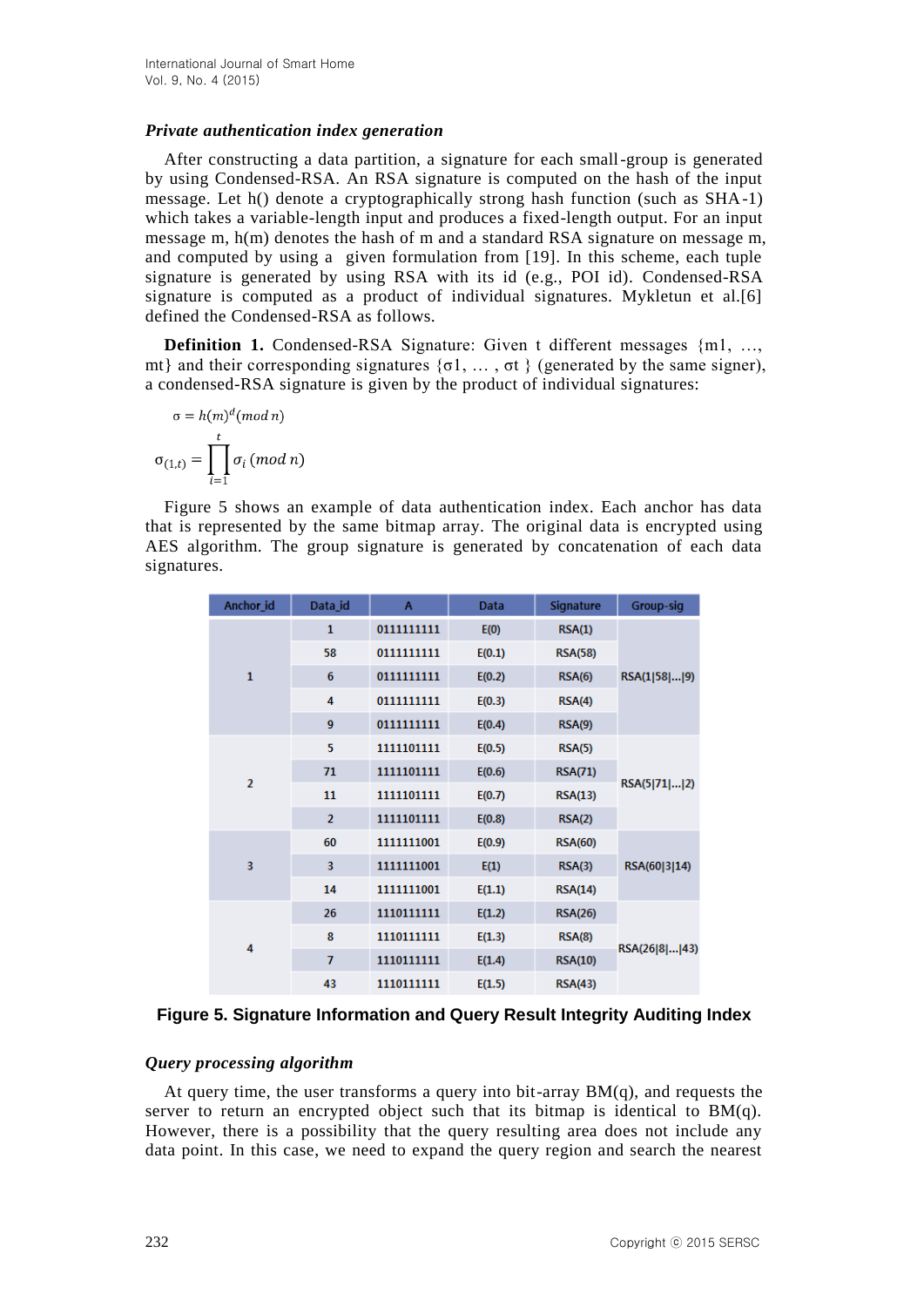neighboring anchor for query processing. For this, we use the Hamming distance measure to compare the distances among bitmaps. That is to say, two regions located close together are expected to have a low Hamming distance between their bitmaps.

By using the proposed hash index and authentication index, a range query is performed as illustrated in Algorithm 1. The query processing with query result integrity auditing is performed between two parties: a query user and a service provider. First, the query user encrypts a query range with the bitmap representation so that the query range is converted to a bit array (line 1). Then, the user issues a query to the server (line 2). Upon receiving a query, the service provider retrieves the hash index and the private authentication index to return an encrypted original data set for the query (line 3-4) and their signatures (line 5-8). Finally, the user generates signatures of query results by using the RSA key sent from the data owner, and compares the signature with result signature (line 9-13). If generated signature is identical to the signature with the query results, the user can verify the correctness and completeness of query results.

| Algorithm 1. Range query processing algorithm                                    |  |  |  |
|----------------------------------------------------------------------------------|--|--|--|
| <b>Input</b> : Query range [low, upper], Encryption Key CK, RSA                  |  |  |  |
| <b>Output</b> : Query result set R, signature set S                              |  |  |  |
| //query user                                                                     |  |  |  |
| 1: encrypt query range in bitmap-array;                                          |  |  |  |
| 2: request the server for all data whose anchor_group overlaps the query region; |  |  |  |
| //service provider                                                               |  |  |  |
| 3: for each anchor whose bitmap overlaps the query do                            |  |  |  |
| 4: query result $+=$ all data in the anchor_group                                |  |  |  |
| 5: for each requested group id do                                                |  |  |  |
| 6: search signature index                                                        |  |  |  |
| 7: $S \leftarrow$ signature                                                      |  |  |  |
| 8: return R and S to the user                                                    |  |  |  |
| //query user                                                                     |  |  |  |
| 9: generate signature by Condensed-RS $A(R)$                                     |  |  |  |
| 10: compare $RSA(R)$ and S                                                       |  |  |  |
| 11: if matches,                                                                  |  |  |  |
| 12:<br>select the result R                                                       |  |  |  |
| 13: else delete R                                                                |  |  |  |
| <b>14</b> : End                                                                  |  |  |  |
|                                                                                  |  |  |  |

# **4. Experimental Evaluation**

In this section, we present the extensive experimental evaluation of our scheme. For the performance analysis, we compare the performance of the proposed scheme with the existing work, proposed by S. Balpande<sup>[7]</sup>. Table 1 represents our experimental environment. We evaluate our scheme by using four different spatial datasets[20]: Uniform(100,00 points), Gaussian (100,000 points), Skewed (100,000 points), and the real dataset of Northern East America (NE) containing 119,898 point of interests (POIs), as shown in Figure 6. We compare our scheme with the existing work in terms of data insertion and bitmap generation time, range query processing time, false positive results for query processing, and query auditing time. The parameter settings are summarized in Table 2.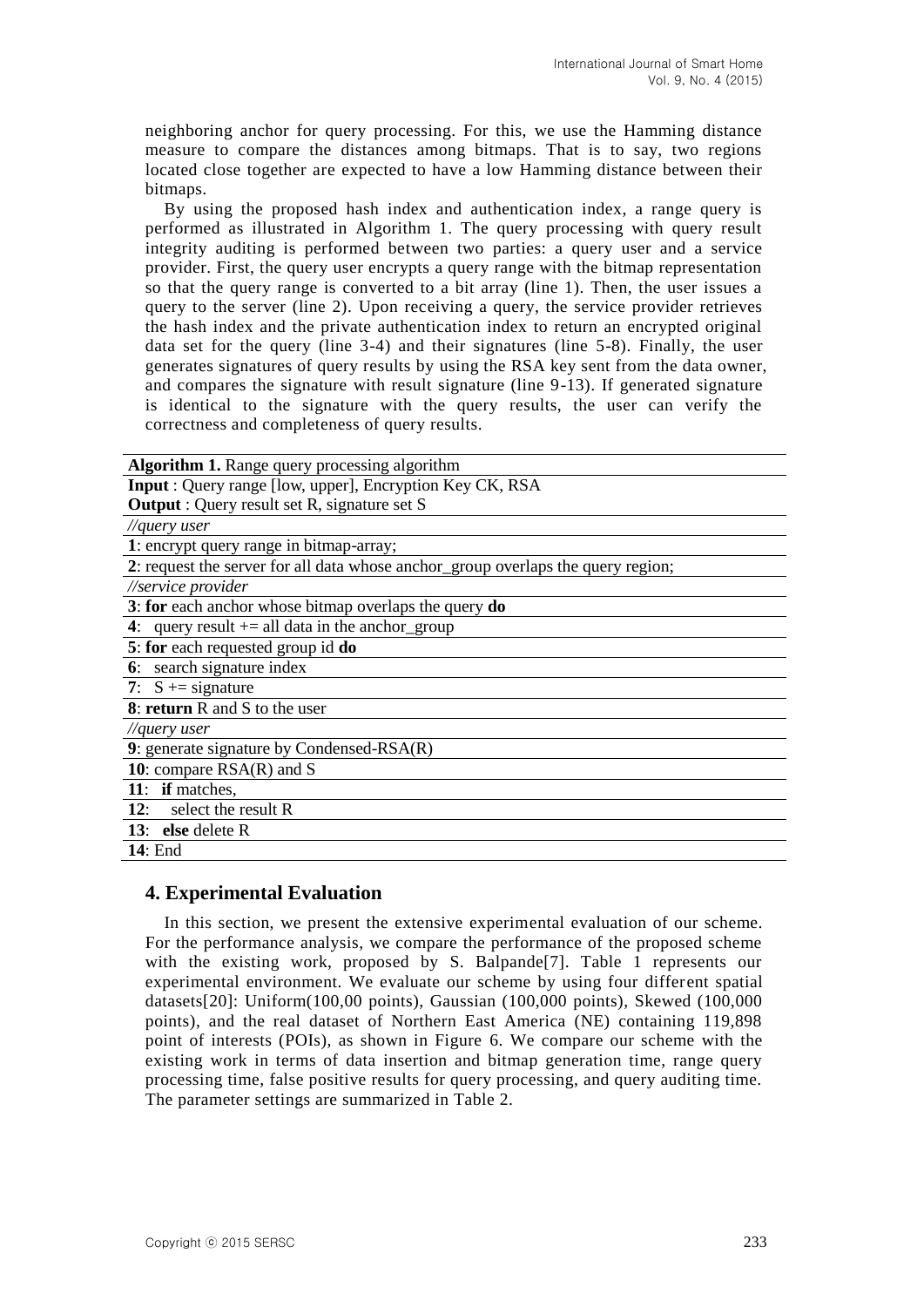

**Figure 6. Data Sets**

# **Table 2. Experimental Setup**

|            | Specification                               |
|------------|---------------------------------------------|
| <b>CPU</b> | Intel® Core <sup>TM</sup> i3-2100 @ 3.10 GH |
| Memory     | 4GB                                         |
| O/S        | Windows 7 Enterprise K                      |
|            | Compiler Microsoft Visual Studio 2010       |

## **Table 3. Parameter Settings**

| Parameter    | Range                                               |
|--------------|-----------------------------------------------------|
|              | Query range (% of the 0.001, 0.005, 0.01, 0.05, 0.1 |
| whole area)  |                                                     |
| # of anchors | 100, 300, 500, 700, 1000                            |
|              |                                                     |

Figure 7 shows the data transformation and privacy-aware query authentication index generation time with varying number of anchors. The time for data insertion and index generation can be increased as the anchors increase. When the number of anchors is set to 500 and 1000 in real dataset, the insertion time of our scheme requires 22 seconds and 89 seconds for preprocessing, respectively. Because the clusters performed merge and split algorithms to store the data into each cluster uniformly. Figure 8 describes the query processing times with varying query range. When the query range is set to 0.05%, the query processing time of our algorithm is 0.048 seconds whereas the existing scheme requires 0.6 seconds. From the result, it is proven that our algorithm outperforms the existing work up to 15 times, in terms of query processing times. This is mainly because our algorithm reduces the data transmission and verification overheads by using bit operation which easily calculates candidate anchors within query range. Also, the hash-based signature index affects to shorten the query processing time.

Figure 9 shows the number of false positive data in query result with varying query window sizes. In this figure, our algorithm reduces about  $20~\text{--}70\%$  of the number of false positive data overall query ranges. This is because our algorithm generates data groups based on the efficient data partition policy, such as anchor selection with data distribution, whereas the existing scheme clusters them solely based on the data values. Therefore, our scheme is stronger against the general attack models, *e.g.*, data group estimation attacks than the existing scheme.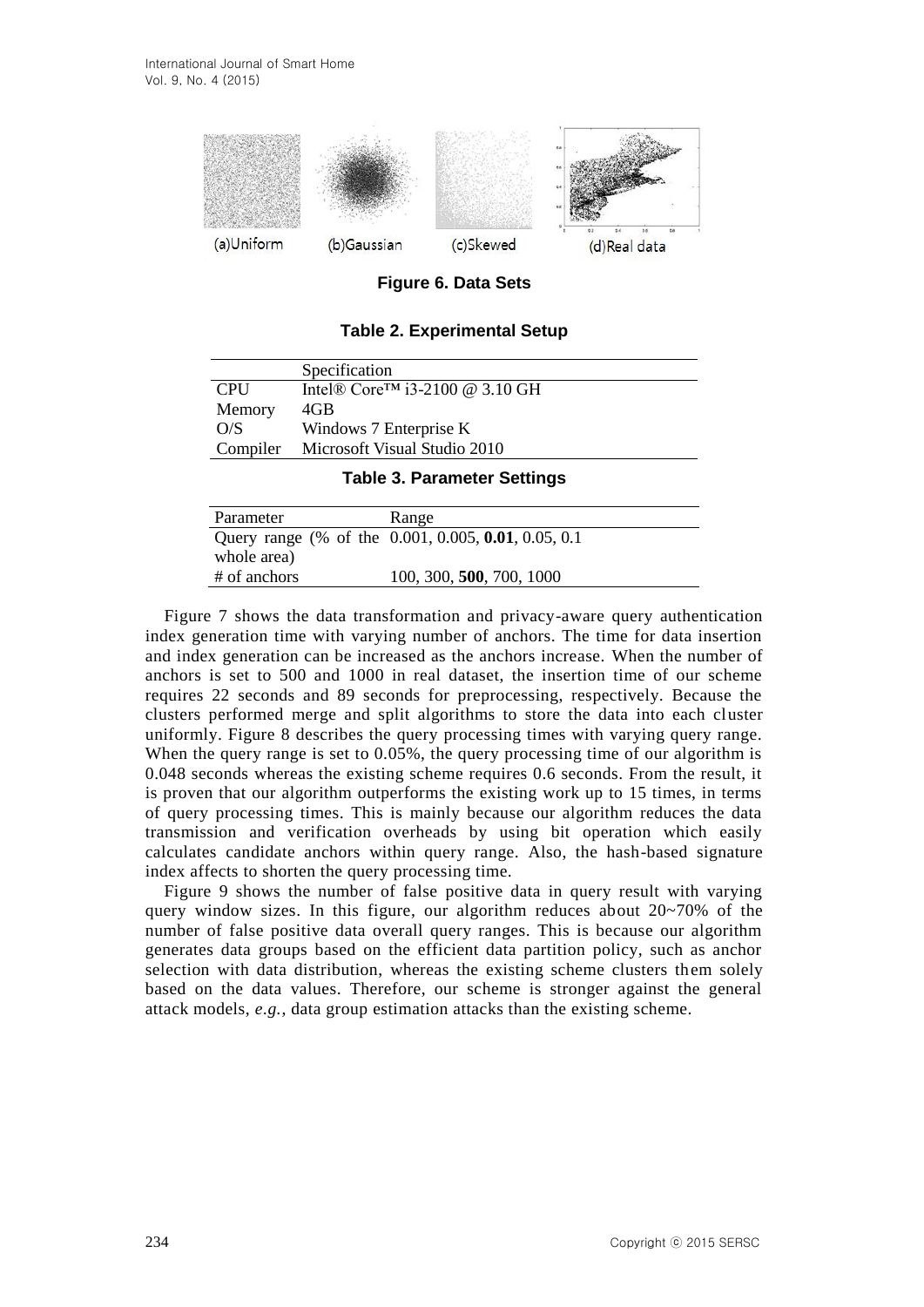

**Figure 7. Bitmap-based data transformation and authentication index generation time with varying number of anchors**



**Figure 8. Query processing time with varying query range**



**Figure 9. Number of false-positive data in query result with varying query range**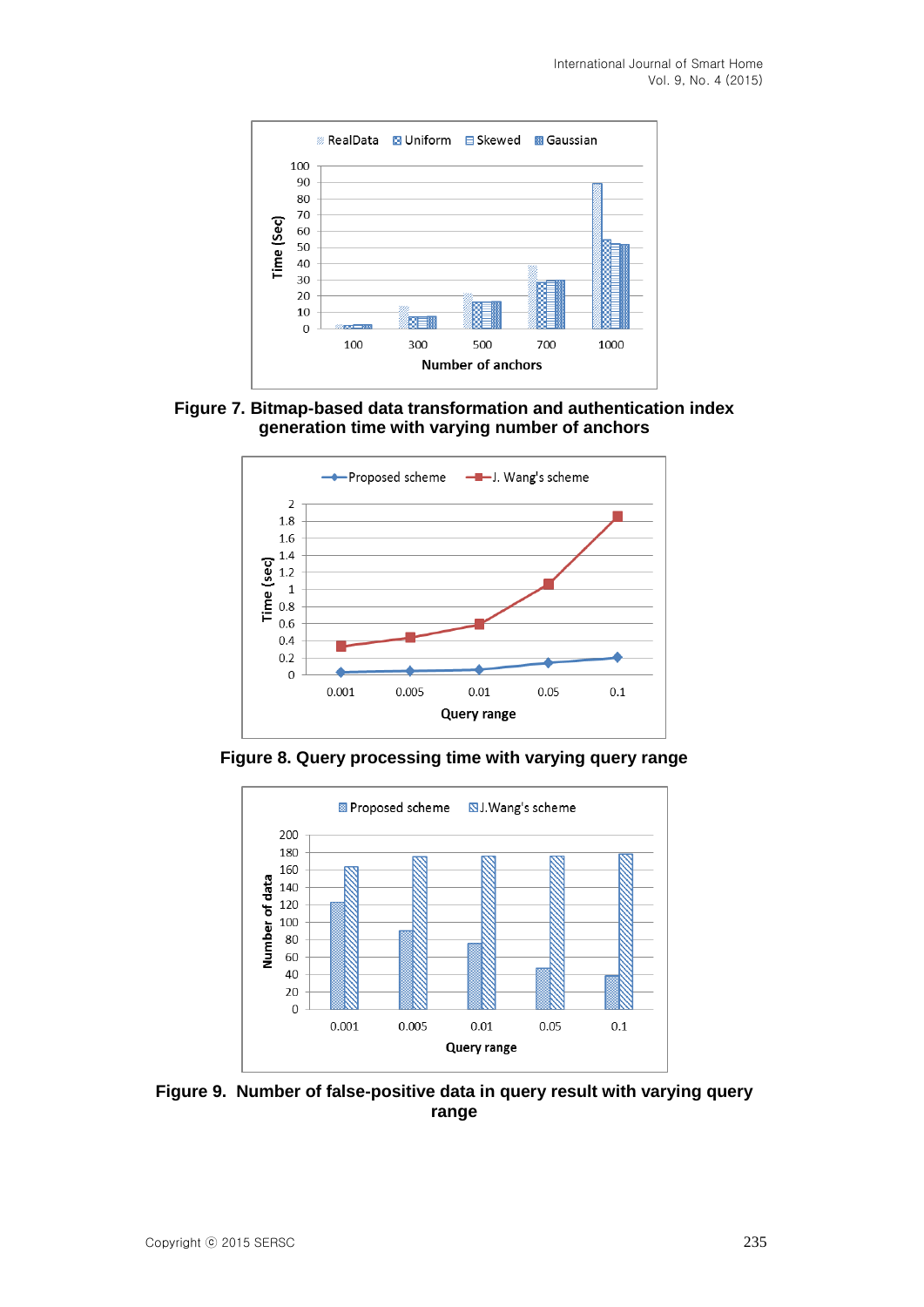# **5. Conclusion**

In this paper, we propose a data transformation scheme that groups data with anchors and transforms them into bitmap information. To provide efficient query processing to users, we also use the Voronoi diagram to find the data overlapping the query region. Moreover, a privacy-aware query authentication that supports data correctness and completeness for users has been proposed for a range query. Through performance evaluation, it is shown that proposed method outperforms the existing method in terms of range query processing time up to 15 times while providing similar performance in returning number of false positive data.

As a future work, we will extend the proposed algorithm to support variety of query types (e.g., k-NN, skyline queries)

## **Acknowledgements**

This research was supported by Basic Science Research Program through the National Research Foundation of Korea (NRF) funded by the Ministry of Education (2014065816). This research was also supported by Basic Science Research Program through the National Research Foundation of Korea (NRF) funded by the Ministry of Education, Science and Technology (grant number 2013R1A1A4A01010099).

# **References**

.

- [1] FIP Standard, Advanced Encryption Standard (AES), National Institute of Standards and Technology (NIST) **(2001)**
- [2] M. L. Yiu, I. Assent, C. S. Jensen, and P. Kalnis. Outsourced similarity search on metric data assets. IEEE Trans. on Knowledge and Data Engineering. 24, 2, **(2012)** pp.338-352
- [3] S. Kerr, M. S. Krkpatrick, E. Bertino. PEAR: a hardware based protocol authentication system. Proceedings of the 3rd ACM SIGSPATIAL International Workshop on Security and Privacy in GIS and LBS. **(2010)** November 3-5; San Jose, CA, USA
- [4] J. Wang, X du, J. Lu and W. Lul. Bucket-based authentication for outsourced databases. Concurrency and Computation: Practical and Experience. 22, 9 **(2010)**
- [5] E. Mykletun, M. Narasimha, and G. Tsudik. Signature bouquets: Immutability for aggregated /condensed signatures. European Symposium on Research in Computer Security (ESORICS) **(2004)**
- [6] E. Mykletun, M. Narasimha, and G. Tsudik. Authentication and integrity in outsourced databases. Journal ACM Transactions on Storage (TOS). 2, 2 **(2006)**
- [7] R.C. Merkle. A certified digital signature. Advances in Cryptology—CRYPTO'89 Proceedings. Springer New York, **(1990)** pp.218-238
- [8] M. Narasimha, G. Tsudik. DSAC: integrity for outsourced databases with signature aggregation and chaining. Proceedings of the 14th ACM international conference on Information and knowledge management. ACM, **(2005)** October 31 – Nov. 5; Bremen, Germany
- [9] D. Sacharidis, K. Mouratidis and D. Papadias. K-Anonymity in the Presence of External Databases. IEEE Transactions on Knowledge and Data Engineering. 22, 3 **(2010)**
- [10] Y. Yang, D. Papadias, S. Papadopoulos and P. Kalnis. Authenticated Join Processing in Outsourced Databases. Processing of ACM SIGMOD International Conference on Management of data, **(2009)** June 29- July 2; Rhode Island, USA
- [11] D. Liu, and S. Wang. Query encrypted databases practically. Processing of the ACM Conference on Computer and communications security. **(2012)** October 16-18; New York, NY, USA
- [12] B. Hore, S. Mehrotra, M. Canim and M. Kantarcioglu. Secure multidimensional range queries over outsourced data. The International Journal on Very Large Data Bases,21, 3 **(2012)**
- [13] S. Balpande, R. Shegde and L. Ragha. Data integrity and confidentiality in outsourced database. International Conference & Workshop on Recent Trends in Technology, (TCET), **(2012)**
- [14] P. Devanbu, M. Gertz, C. Martel, and S. Stubblebine. Authentic data publication over the internet. Journal of Computer Security. 11, 3 **(2003)**
- [15] H. Hacigumus, B. Iyer, C. Li, and S. Mehrotra. Executing SQL over encrypted data in the database service provider model. Proceeding of ACM SIGMOD International conference on Management of data, **(2002)** June 2-6; New York, NY, USA
- [16] B. Hore, S. Mehrotra and G. Tsudik. A privacy-preserving index for range queries. Proceedings of the 30th international conference on Very large data bases-Volume 30. VLDB Endowment, **(2004)** August 31-September 3, Toronto, Ontario, Canada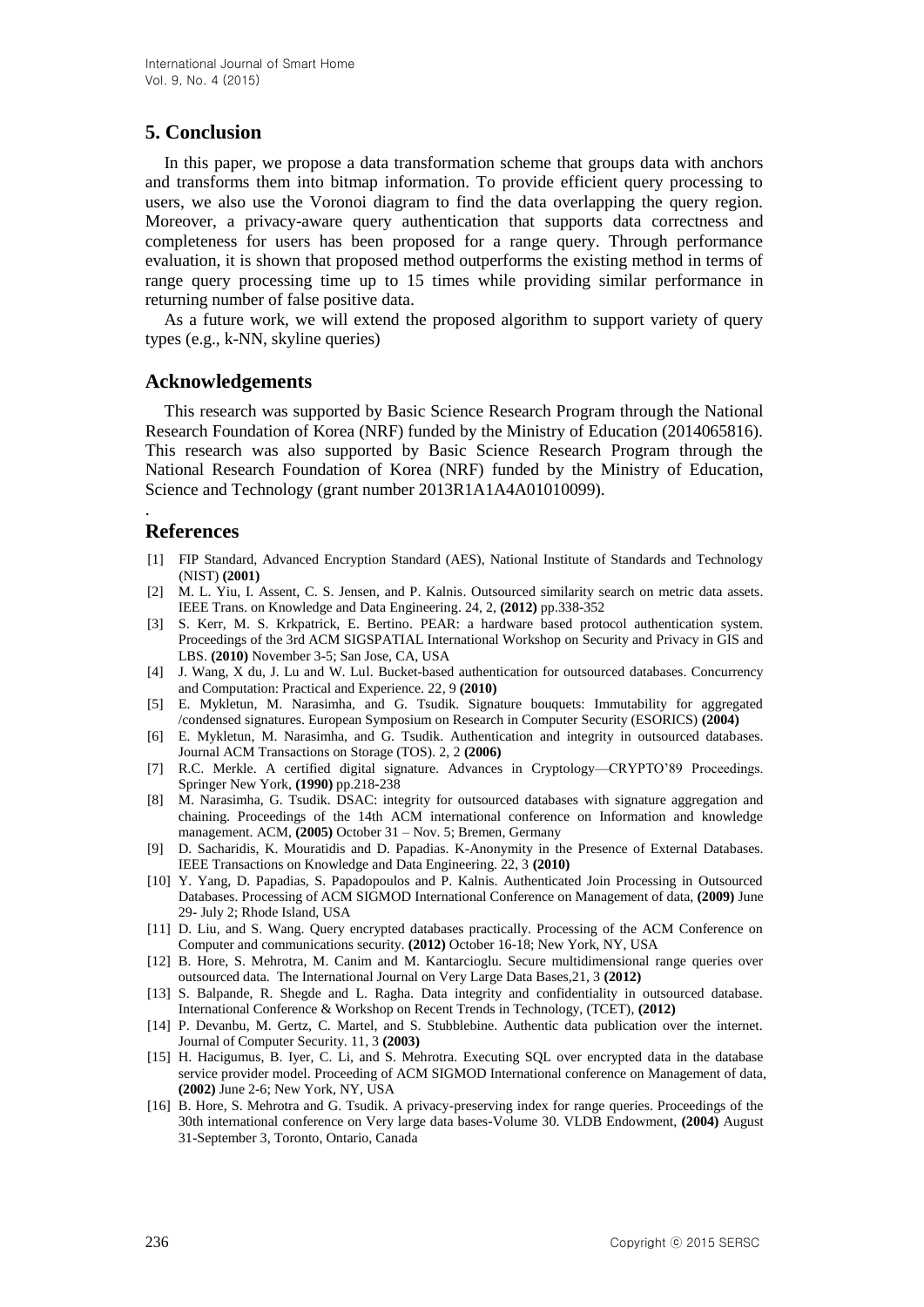- [17] Wang J and Du X. A secure multi-dimensional partition based index in DAS. Proceeding of APWeb, **(2008)** April 26-28; Shenyang, China.
- [18] C. Wang, W. Ku, "Efficient evaluation of skyline queries in wireless data broadcast environments," ACM SIGSPATIAL GIS, 2012
- [19] R. Rivest, A. Shamir and L. Adleman. A Method for Obtaining Digital Signatures and Public-Key Cryptosystems. Communications of the ACM, 21, 2 **(1978)**
- [20] Y, Theodoridis, J. Silva, and M. Nascimento. On the generation of spatiotemporal datasets. Advances in Spatial Databases. Springer Berlin Heidelberg, **(1999)**

## **Authors**



Miyoung Jang, she is a Ph.D candidate in the Chonbuk National University. She received the B.S and M.S degrees in Chonbuk National University in 2010 and 2011, respectively. Her research interests include security and privacy of MapReudce framework and cloud computing.



**Min Yoon**, he is a Ph.D candidate in the Chonbuk National University. He received the B.S and M.S degrees in Chonbuk National University in 2009 and 2011, respectively. His research interests include security and privacy of sensor network and database outsourcing.



**Jae-woo Chang**, he is a professor in the Department of Information and Technology, Chonbuk National University, Korea from 1991. He received the B.S. degrees in Computer Engineering from Seoul National University in 1984. He received the M. S. and Ph. D degrees in Computer Engineering from Korea Advanced Institute of Science and Technology (KAIST) in 1986 and 1991, respectively. During 1996–1997, he stayed in University of Minnesota for visiting scholar. And during 2003–2004, he worked for Penn State University (PSU) as a visiting professor. His research interests include sensor networks, spatial network database, context awareness and storage system.